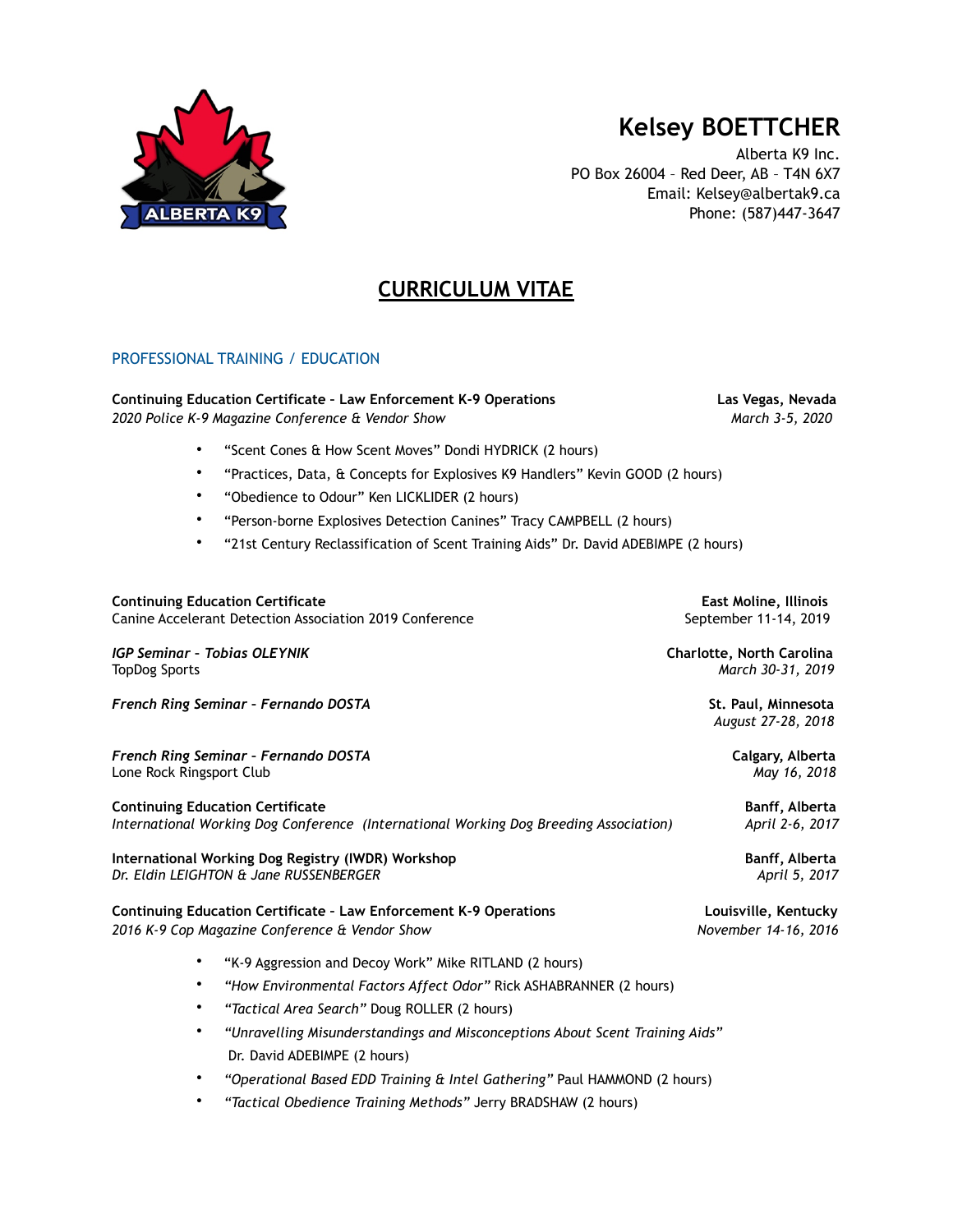- *"The Future of Detection Dog Training"* Jason PURGASON (2 hours)
- *"High Risk K9 Patrol Operations & K9 SWAT Deployments: SKIDDS/CATS"*  Terry ANDERSON (2 hours)

### **Full-time Immersion Program****Santa Rosa, California**

*Michael Ellis School for Dog Trainers January 10 – April 22, 2016* 

Protection 1: Protection Theory (30 hours)

- Protection 2: Decoy Training (30 hours)
- Protection 3: Sport Exercises (30 hours)
- Obedience Intensive (60 hours)
- Advanced Obedience: Intensive 1 (60 hours)
- Advanced Obedience: Intensive 2 (30 hours)
- Puppy Development (30 hours)
- Motivation (30 hours)
- E-Collar Training (12 hours)
- Detection Sports (30 hours)
- Kennel Management (30 hours)
- Dock-diving Instruction & Practical Training (10 hours)

#### **Continuing Education Certificate – Law Enforcement K-9 Operations Las Vegas, Nevada** *2016 Police K-9 Magazine Conference & Vendor Show March 8-10, 2016*

- "Reality-based Detection Training" *Rodney SPICER* (2 hours)
- "Detector Dog Behavior" Ken LICKLIDER (2 hours)
- "Bart Bellon and the NePoPo System" Bart BELLON (2 hours)
- "Developing a Reliable Out" *Mark HAYWOOD* (2 hours)
- "Decoy and Bite Work" *Franco ANGELINI* (2 hours)

**IPO Seminar – Joanne FLEMING****Calgary, Alberta** *Chinook Schutzhund Club of Alberta May 30-June 1, 2014*

**Scent Detection & Tracking Seminar – Don BLAIR****Sherwood Park, Alberta** *Canadian Canine Training Corporation October 25-27, 2013* 

#### PROFESSIONAL EXPERIENCE

**Owner / Advanced Training Specialist / Handler****Red Deer, Alberta** *Alberta K9 Inc. May 2016 - Present* 

**Patrol / Narcotics Detection K-9 Handler****Boyle, Alberta** *1776721 Alberta Ltd. o/a Elite K-9 Services November 2013-October 2015*

#### VALIDATOR EXPERIENCE

**Certifying Official (Validator)**  Canine Accelerant Detection Association January 2020 - Present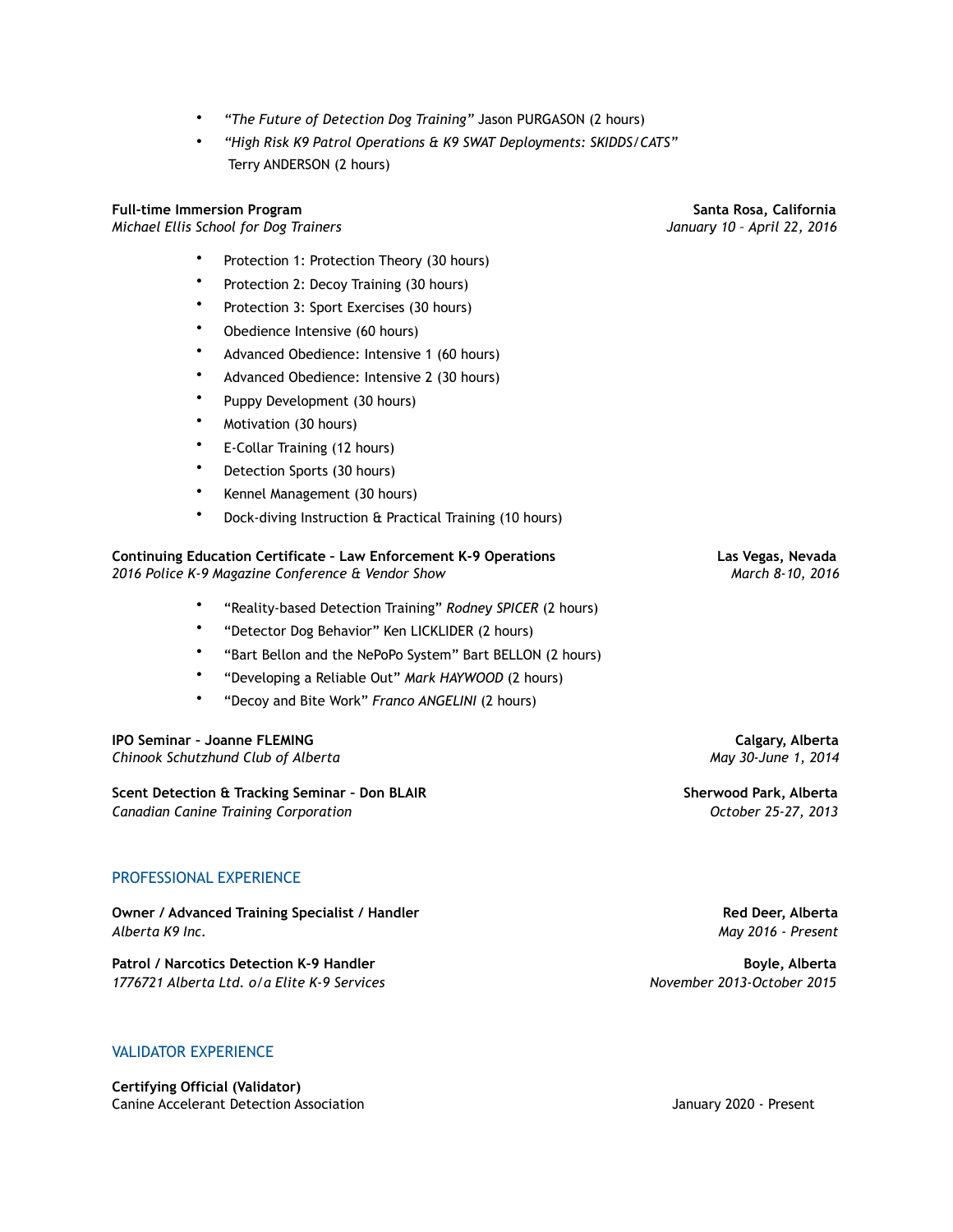## HANDLER ACCOMPLISHMENTS

• **Accelerant Detection K-9 Handler Certifications** Canine Accelerant Detection Association o **K9 "Riot"** August 2019 Delburne, Alberta o K9 "Riot" August 2018 August 2018 Red Deer, Alberta o **K9 "Fritz"** August 2018 Red Deer, Alberta • *Narcotics Detection K-9 Validations*  Justice Institute of British Columbia o **K-9 "Rook"** *December 2015* Maple Ridge, British Columbia o **K-9 "Vacha"** *December 2015* Maple Ridge, British Columbia o **K-9 "Nero"** *March 2014* Maple Ridge, British Columbia • *Canine Good Citizen Certification*  American Kennel Club o **K-9 "Arson"** March 2016 Santa Rosa, California o **K-9 "Rook"** March 2016 Santa Rosa, California • *Sport / Obedience Titles* Canadian Ring Sport Association (French Ring Sport) o **K9 "Arson"** Brevet March 7, 2020 Cave Creek, Arizona o **K9 "Arson"** CSAU March 6, 2020 Cave Creek, Arizona • *Sport / Obedience Titles* Canadian Kennel Club o **K9 "Arson"** Obedience CDX July 2019 Grande Prairie, Alberta

|         | $\circ$ $\sim$ $\sim$ $\sim$ $\sim$ $\sim$ $\sim$ | ODegience CDX          | <b>JULY ZUTY</b> | Grande Prairie, Alberta |
|---------|---------------------------------------------------|------------------------|------------------|-------------------------|
| $\circ$ | K9 "Arson"                                        | Obedience CD           | August 2018      | Calgary, Alberta        |
| $\circ$ | K9 "Arson"                                        | Rally Master           | May 2018         | Calgary, Alberta        |
| $\circ$ | K9 "Arson"                                        | <b>Rally Excellent</b> | March 2018       | Camrose, Alberta        |
|         | ○ K-9 "Arson"                                     | Rally Advanced         | November 2017    | Red Deer, Alberta       |
|         | $\circ$ K-9 "Arson"                               | <b>Rally Novice</b>    | November 2015    | Lethbridge, Alberta     |
| $\circ$ | K-9 "Vacha"                                       | <b>Rally Novice</b>    | November 2015    | Lethbridge, Alberta     |
|         | $\circ$ K-9 "Rook"                                | <b>Rally Novice</b>    | October 2015     | Camrose, Alberta        |

• *Therapy Dog & Handler Certification*  Alberta Animal Assisted Therapy

| ○  K-9 "Arson"   | <b>March 2019</b> | Innisfail, Alberta |
|------------------|-------------------|--------------------|
| ○ K-9 "Sullivan" | <b>March 2019</b> | Innisfail, Alberta |